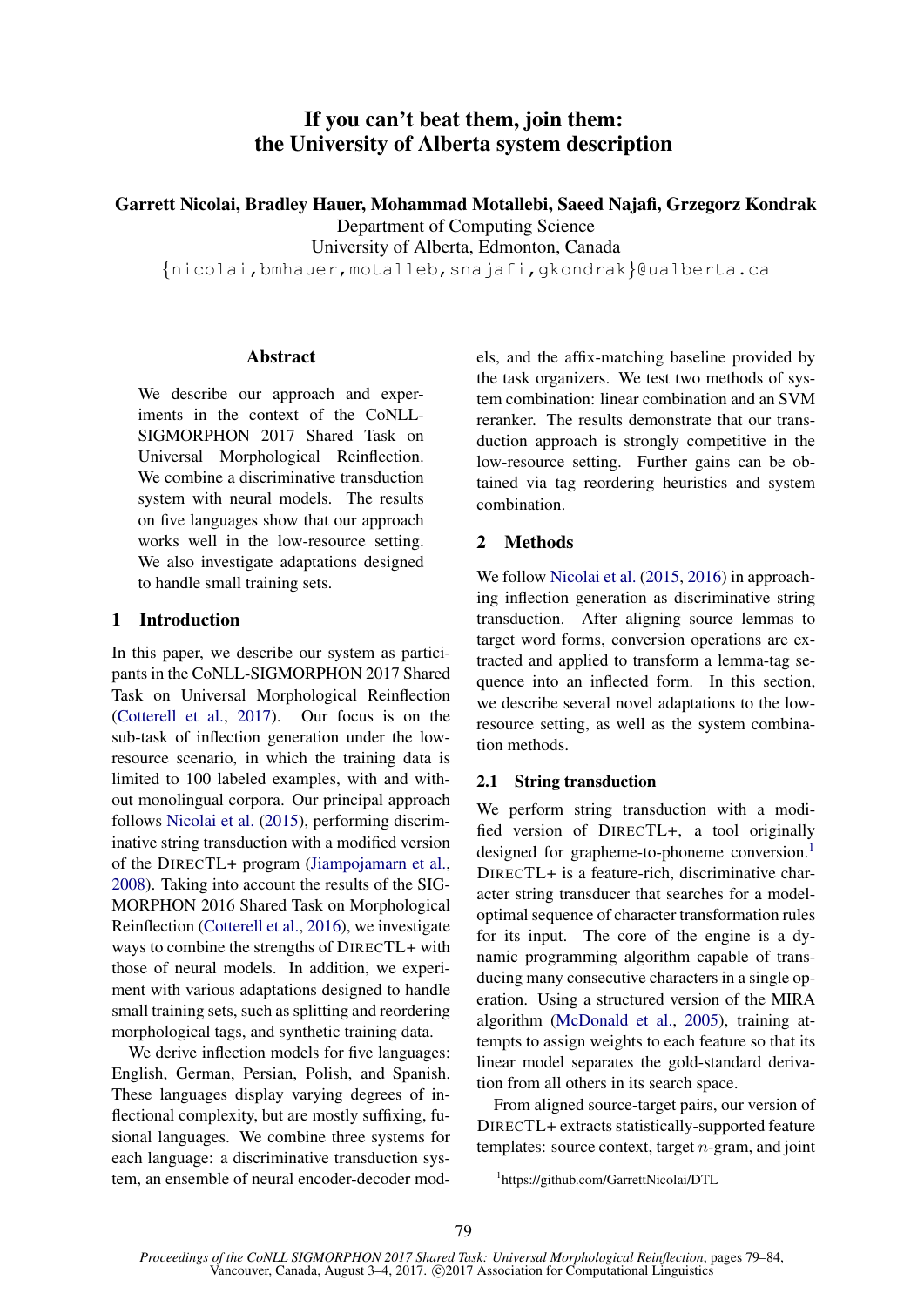n-gram features. Context features conjoin the rule with indicators for all source character  $n$ -grams within a fixed window of where the rule is being applied. Target n-grams provide indicators on target character sequences, describing the shape of the target as it is being produced, and may also be conjoined with our source context features. Joint n-grams build indicators on rule sequences, combining source and target context, and memorizing frequently-used rule patterns. We also add an abstract copy feature that corresponds to preserving the source characters unchanged.

We perform source-target pair alignment with a modified version of the M2M aligner (Jiampojamarn et al., 2007). The program applies the Expectation-Maximization algorithm with the objective to maximize the conditional likelihood of its aligned source and target pairs. In order to encourage alignments between identical characters, we modify the aligner to generalize all identity transformations into a single match operation, which corresponds to the transduction copy feature.

### 2.2 Tag splitting

Training instances in the inflection generation task consist of a lemma and a tag sequence which specifies the inflection slot. Tag sequences consist of smaller units, which we refer to as *subtags*, that determine specific aspects of the inflection. For example, the tag sequence "V;PTCP;PST;FEM;SG" indicates that the target form is a verbal (V) feminine (FEM) singular (SG) past (PST) participle (PTCP).

In the small training data scenario, it is not practical to treat tag sequences as atomic units, as we did in Nicolai et al. (2016), because many tag sequences may be represented by only a single training instance, or not at all. We follow Kann and Schütze  $(2016)$  in separating each tag sequence into its component subtags, in order to share information across inflection slots. Our system treats each subtag as an indivisible atomic symbol. An example is shown in Figure 1.

From the linguistic point of view, tag splitting may seem counter-intuitive, as composite inflectional affixes in fusional languages can rarely be separated into individual morphemes. However, on the character level, many affixes share letter substrings across inflection slots. For example, the Spanish word *lavemos* could be analyzed as



Figure 1: Splitting a tag into subtags to mitigate data sparsity.

lav+e+mos, where the three substrings correspond to the stem, the subjunctive marker, and the first-person ending, respectively. In the single-tag setting, a model must learn the subjunctive inflection for each person; in the split-tag setting, the model can learn the subjunctive modification separately from the personal suffixes.

After splitting the tags, we perform an additional operation of prepending the part-of-speech symbol to each subtag, in order to distinguish between identically named subtags that correspond to different parts of speech (e.g., V:SG vs. N:SG).

## 2.3 Subtag reordering

Because our alignment and transduction systems are monotonic, tag splitting introduces the issue of subtag ordering. The provided data files are not always consistent in terms of the relative order in which subtags appear in sequence. We enforce the consistency by establishing a global ordering of all subtags in a given language. Our objective is to make as few changes as possible with respect to the original tag sequences. We achieve this by adapting the set ordering algorithm of Hauer and Kondrak (2016), which uses a beam search to minimize the number of subtag swaps within the tag sequences. We then reorder all tag sequences that are inconsistent with the resulting ordering. Our development experiments suggest that the consistent ordering never leads to a decrease in accuracy with respect to the original ordering.

We also investigate ways of optimizing the subtag order. For example, it would make sense for the gender subtag to precede the number subtag in Spanish past participles (e.g., *cortadas*). Since the number of possible orderings is exponential, testing a separate transduction model for each of them is infeasible. Instead, we consider the five orderings with the highest M2M-aligner alignment score on the training set, and select the one that results in the highest accuracy on the development set.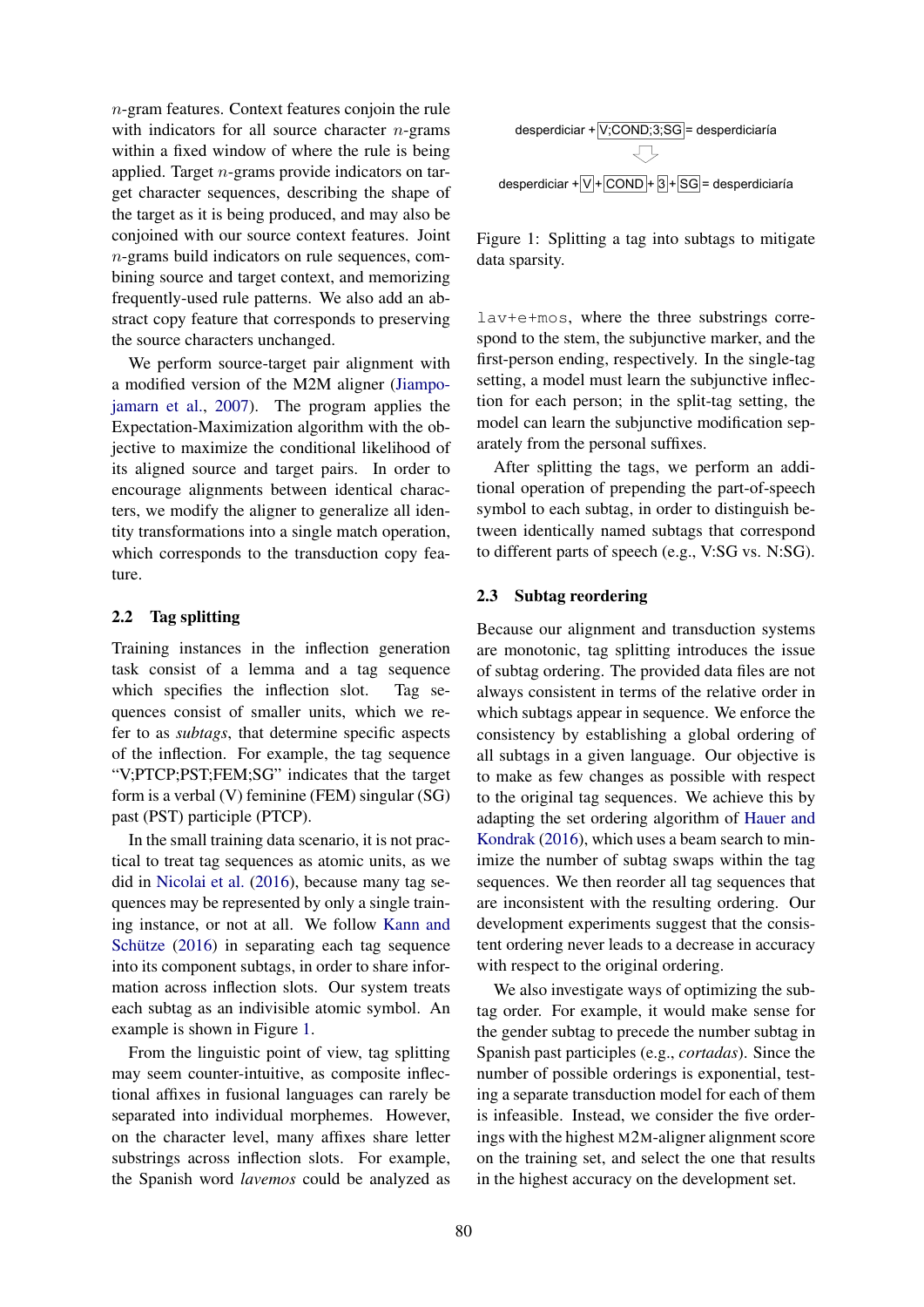### 2.4 Particle handling

Some languages, including Spanish, German, and Polish, contain particles that complicate the inflection process. For example, some Spanish verbs contain the reflexive particle *se* (e.g. *levantarse*), which may be detached, inflected, and moved to the front (e.g. *me levanto*). In order to simplify our inflection model, we treat these particles as atomic characters. In this approach, *se* is a single-symbol affix of the lemma which is substituted by *me* and transposed in the output sequence. These particles were identified via language-specific rules, and processed prior to training.

#### 2.5 RNNs and synthetic training data

Recurrent encoder-decoder neural networks (RNNs) can generate a target sequence given an input sequence. Sutskever et al. (2014) introduce this sequence-to-sequence architecture for machine translation. Kann and Schütze  $(2016)$  adapt RNNs to perform morphological reinflection by training the models on the character level.

RNNs are sensitive to the amount of training data. In our preliminary experiments, RNNs performed poorly in the low-resource setting. In order to increase the accuracy of the RNNs, we supplement the training data with morphological analyses generated by a DIRECTL+ model trained on the 100 training forms, and applied to randomlychosen words from an unlabeled corpus using the method of Nicolai and Kondrak (2017). Many of these analyses are incorrect, but overall they provide information to the neural model that enforces inflectional patterns observed in the original training data. This process is shown schematically in Figure 2.

Because RNNs train with a stochastic learning algorithm, they are very dependent upon their initialization method (Goodfellow et al., 2016). In order to improve the stability of the RNNs, we ensemble five distinct models, each initialized with a different random seed. We produce an  $n$ -best list from each network, and combine them with equal weighting. This ensembling process is a common technique intended to stabilize neural networks, and lessen the impact of local optima. Our development experiments confirmed that ensembling can reduce the error rate over individual networks by more than 20%, while reducing the variance by half.



Figure 2: Generation of synthetic training data for RNNs.

#### 2.6 Language models

Transduction models trained on small amounts of data often produce output forms that violate the phonotactic constraints of a language. Character-level language models offer the possibility of reducing the number of implausible outputs. For each language, we produce a list of word types from the first million lines of the provided Wikipedia corpus, and create a 4-gram character language model using the CMU language modeling toolkit. $2$  This language model, however, is very noisy, because the corpus contains many hyperlinks and filenames.

We attempt to improve the quality of the language models using the following two methods. The first method is to disregard the corpus, and instead produce a small language model derived exclusively from the target forms in the training data. The second method, which we refer to as affix-matching, is to use only those word types in the corpus that match the affixes seen in training. We identify the affixes by extracting any character sequence in the training set that is aligned to a subtag by M2M-aligner.

#### 2.7 System combination

In an attempt to leverage their unique strengths, we combine DIRECTL+ with a neural network ensemble. Both approaches produce ranked  $n$ -best lists. In addition, we include the provided baseline system, which produces a single output form for each input instance. A diagram of our two system combination methods is shown in Figure 3.

<sup>2</sup> http://www.speech.cs.cmu.edu/SLM/toolkit.html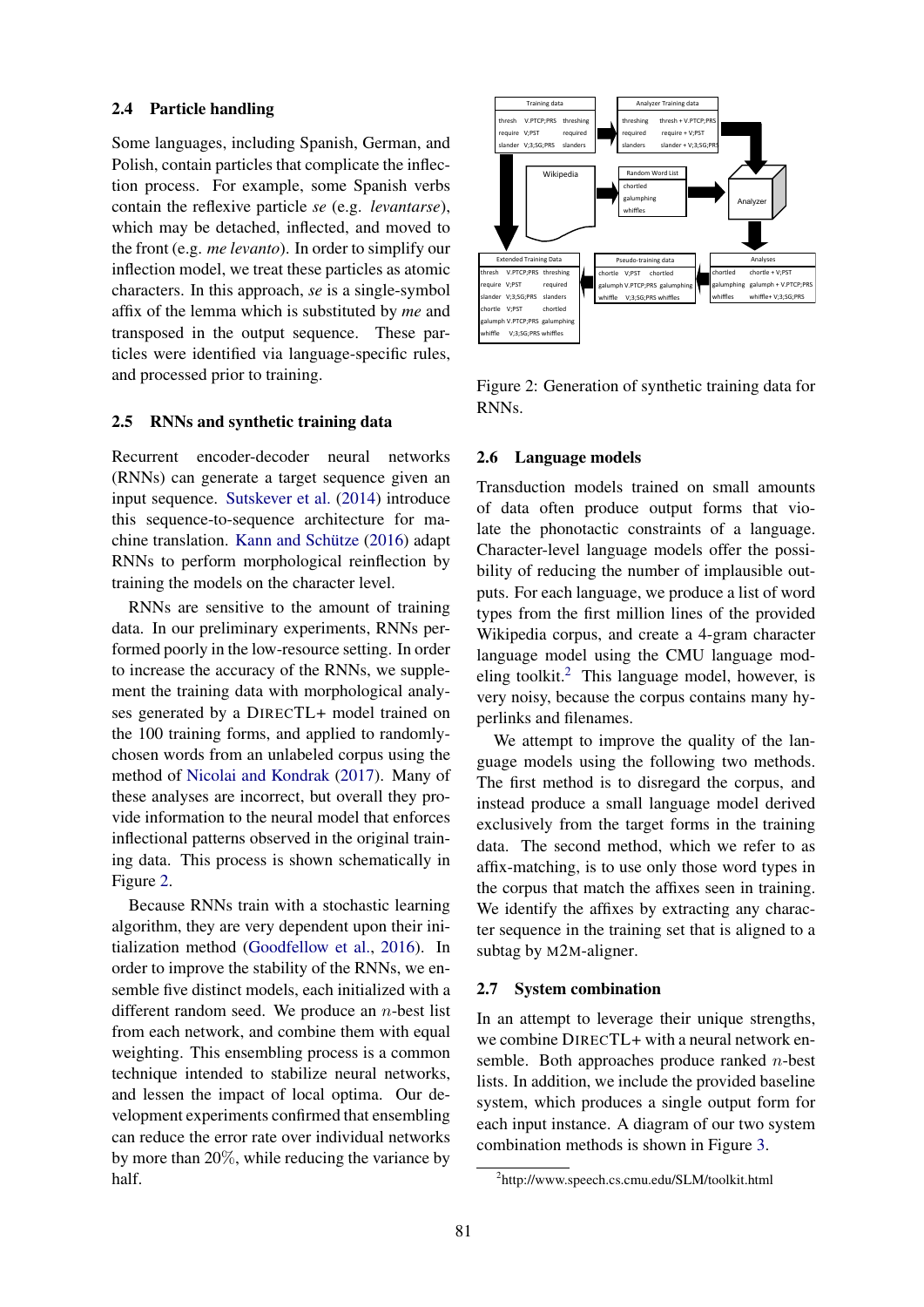

Figure 3: Two methods of system combination. Correct outputs are shown in bold.

The first method is a simple linear combination, which selects the prediction with the highest weighted average of the three ranks. Combining ranks, rather than numerical scores, circumvents issues with scaling, and allows the integration of the baseline, which produces no score.

The second combination method is the reranking of the *n*-best list produced by DIRECTL+ using other system outputs as features. By framing the reranking of an  $n$ -best list as a classification task (Joachims, 2002), we can also leverage other sources of information, such as the language model described in Section 2.6. Our SVM reranker includes four features: (1) the normalized score produced by DIRECTL+, (2) the normalized score produced by the RNN ensemble, (3) a binary indicator of the presence of a prediction in a corpus, and (4) the normalized probability assigned to the prediction by a character language model. The general objective is to promote high-scoring predictions shared by multiple systems that occur in the corpus or look like real words.

### 3 Experiments

We conduct experiments on five languages: English (EN), German (DE), Persian (FA), Polish (PL), and Spanish (ES). The training data in the low-resource setting of the inflection generation task is limited to 100 instances. The DIRECTL+ models are trained on the subtag sequences made consistent with the method described in Section 2.3. For two languages, we identified best subtag orderings that are different from the initial orderings; the Spanish ordering was found with the alignment-based method. while the Persian ordering was hand-crafted by a native speaker using linguistic analysis.

Our other systems take advantage of the first one million lines of the Wikipedia dumps from 2017/03/01 provided by the task organizers. Our RNN models are trained on the original training set augmented with 16,000 synthetic instances generated by the DIRECTL+ morphological analyzers, as described in Section 2.5. For the language models that inform our SVM reranker, we use the entire Persian corpus, training data only for English and Polish, and the affix-match method for German and Spanish (Section 2.6). The reranker is trained using 2-fold cross-validation on the training data.

#### 3.1 Development results

Our development results are summarized in Table 1. We see that our DIRECTL+ models (DTL) substantially outperform the official baseline (BL). even without subtag reordering. The only exception is Persian, in which the best ordering strategy (BO) makes a dramatic difference. Further, modest gains are obtained via linear combination (LC) and reranking (RR) of the best individual systems.

|                 |              | BL RNN DTL BO |           |           | TC        | RR   |
|-----------------|--------------|---------------|-----------|-----------|-----------|------|
|                 | EN 76.2 76.3 |               | 88.0      |           | 88.0 88.0 |      |
|                 | DE 53.7 43.3 |               | 66.6      |           | 68.6 68.8 |      |
|                 | FA 27.3 8.1  |               | 23.9 40.8 |           | 41.4 40.7 |      |
|                 | PL 41.9 36.0 |               | 48.2      |           | 49.3 49.0 |      |
| ES <sup>1</sup> |              | 58.6 38.9     |           | 65.8 68.3 | 68.3      | 68.4 |

Table 1: Results on the development sets.

The most striking outcome is the disappointing performance of the RNN ensembles, which in most cases is well below the baseline, even with the addition of the synthetic data. $3$  In this context, it is not surprising that system combination only minimally improves over DIRECTL+ by itself.

Based on the development results, we decided to submit 3 versions for each of the 5 languages (DTL, LC, and RR) plus two runs that correspond to the best subtag ordering (BO) for Spanish and Persian.

<sup>&</sup>lt;sup>3</sup>Without synthetic data, our RNN ensembles completely fail on this task in the low-resource setting.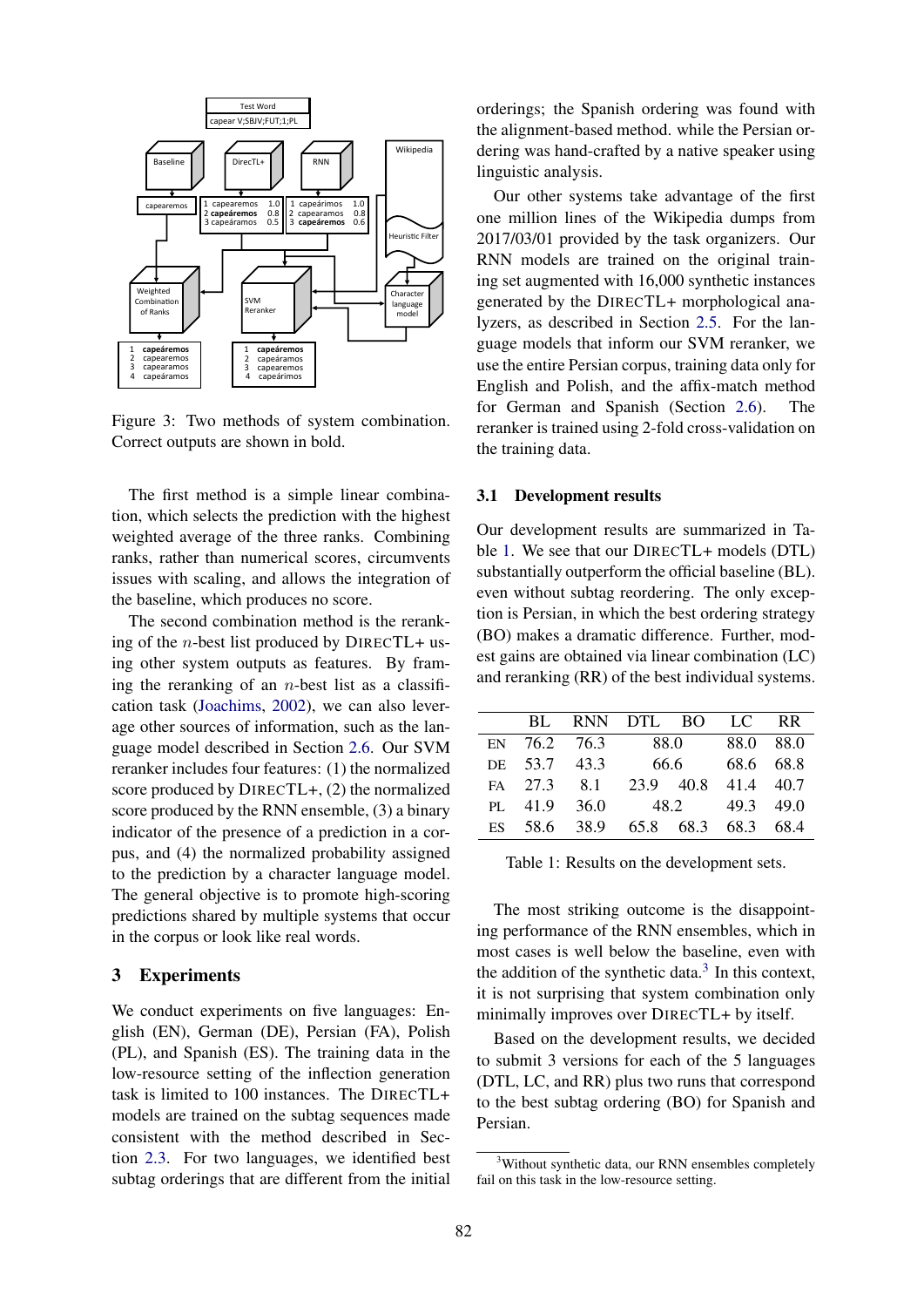#### 3.2 Test results

Our results on the test set are shown in Table 2. The numerical tags of the submitted runs are shown in the top row. In the cases of incorrect files being mistakenly submitted, we provide the actual results, which may differ from the official ones. With the exception of Persian, our results are among the best in the low-resource setting.

|  |                   |    | 04                                                                                                                                                                                   |
|--|-------------------|----|--------------------------------------------------------------------------------------------------------------------------------------------------------------------------------------|
|  |                   |    |                                                                                                                                                                                      |
|  |                   |    |                                                                                                                                                                                      |
|  |                   |    |                                                                                                                                                                                      |
|  |                   |    |                                                                                                                                                                                      |
|  |                   |    |                                                                                                                                                                                      |
|  |                   |    |                                                                                                                                                                                      |
|  | DE 55.3 57.1 66.0 | 01 | 02 03<br>BL RNN DTL BO LC RR<br>90.6 90.3<br>EN 80.6 78.4 90.6<br>66.8 66.2<br>FA 24.5 8.1 19.5 38.3 39.0 37.7<br>PL 42.3 28.2 45.2<br>45.3 45.9<br>ES 57.1 37.9 64.6 68.2 68.0 67.3 |

Table 2: Results on the test sets. Runs corrected after the submission deadline are in italics.

The system combination results largely confirm the development experiments. Notably, the simple linear combination, which has no access to language models, performs slightly better on average than the SVM reranker, and seems to be more stable as well. One possible explanation is the necessary subdivision of an already small training set in order to train the reranker, which further reduces the amount of the training data. The linear combination requires no training, but its weights are tuned on a relatively large development set.

### 3.3 Error analysis

English is characterized by a relatively simple inflectional morphology, with only 5 verbal inflection slots. Most words are regular, and pose no problem even to an inflection model trained on only 100 instances. The errors tend to reflect irregular verbs, as well as orthographic rules, such as the consonant doubling in *splitting*. The current RNN-based systems are unlikely to achieve significantly better results in the low-resource setting.

A number of German errors can be attributed to implicit information that can only be learned by observing multiple forms. For example, the genitive singular suffix differs depending on the gender of the noun. Certain suffixes, such as  $-$ in, often indicate the gender of a noun to be feminine. However, the only genitive feminine singular in the training data does not end in  $-$ in, and thus, our system fails to correctly predict the genitive singular of *Köchin*.

Persian results seem to be affected by subtag orderings to a greater degree than other languages. The verbal morphology demonstrates some agglutinative properties, where individual subtags may match their own affix. One of the authors handcrafted a subtag ordering, which turned out to be much more effective than the orderings derived by our algorithmic methods. The other sources of difficulty that set Persian apart are the differences between formal and colloquial inflectional forms, which are both represented in the training data, as well as the preponderance of multi-word inflection forms (86% of the test instances), which complicates the task of the language model.

Many Polish outputs are non-words, which we expected to be filtered out by the language model. In many cases, the reranker has no chance to succeed, as none of the models includes the correct form in its top- $n$  list. In other cases, the signal from the language model is not strong enough to overrule the top DIRECTL+ prediction.

An interesting type of error in Spanish are forms that involve orthographically illegal bigrams like ze. DIRECTL+ has a set of bigram features on the target side, but their weights are established on the training set, which is too small to learn such constraints. In the future, we would like to investigate ways to integrate the unlabeled corpus information directly into the DIRECTL+ generation process.

The languages that we consider in this paper are mostly fusional. Another avenue for future work is adapting our approach to other types of languages.

#### 4 Conclusion

Kann and Schütze  $(2016)$  show that the neural network models achieve high accuracy on the morphological reinflection task, given a sufficiently large training set. However, the effectiveness of neural models in the low-resource setting is yet to be demonstrated. In this paper, we have described an attempt to combine our string transduction tool with a reimplementation of the neural approach, which turned out to be largely unsuccessful due to the weakness of the latter. Nevertheless, we are satisfied with several novel ideas that we have developed for the shared task, and with the entire learning experience for the members of our team. The overall results confirm the competitiveness of our string transduction approach in the low-resource setting.